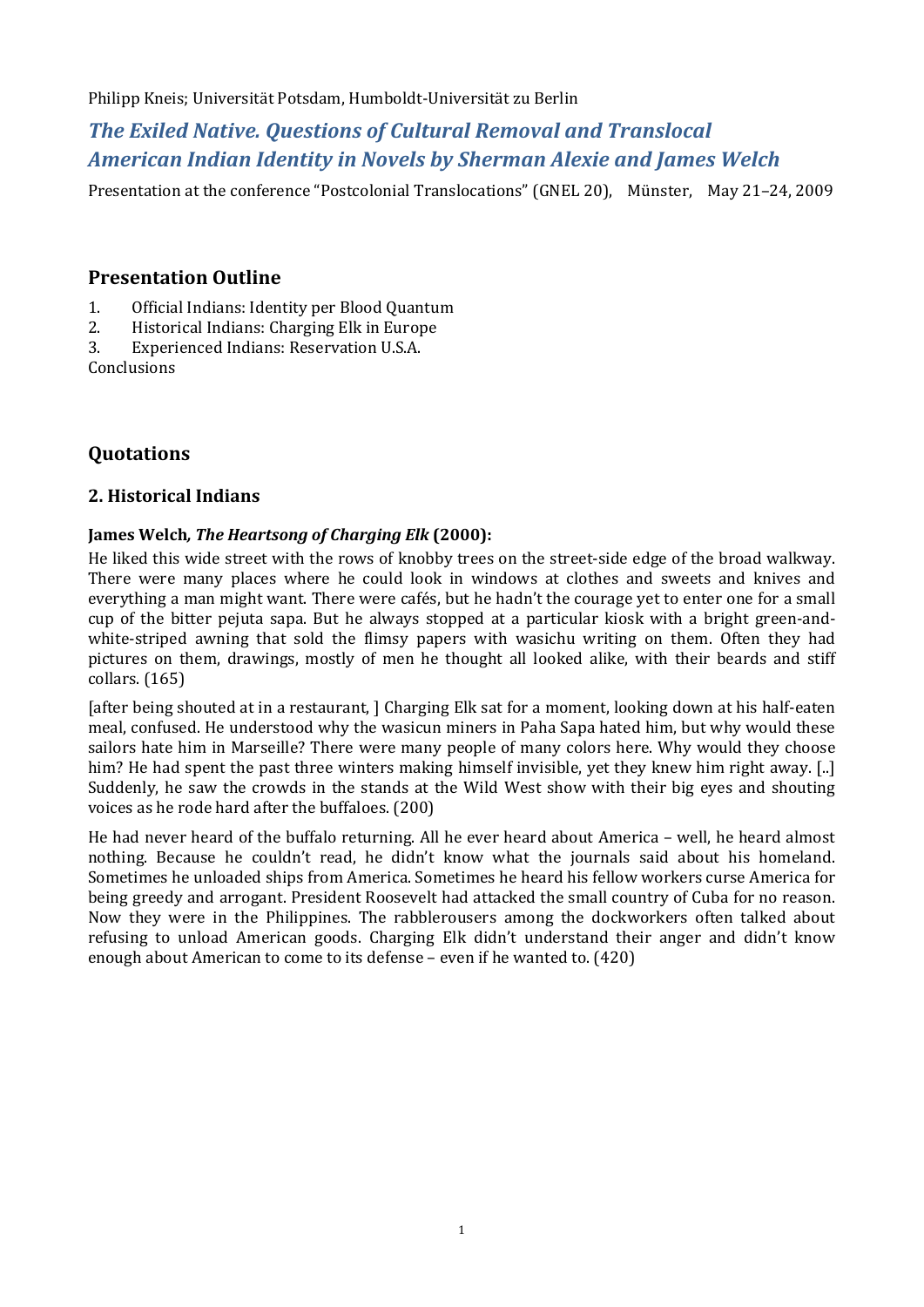## **3. Experienced Indians**

### **James Welch***, The Death of Jim Loney* **(1979):**

Amos After Buffalo will grow up, thought Loney, and he will discover that Thanksgiving is not meant for him. It will take him longer because he lives in Hays and Hays is on the edge of the world, but he will discover it someday and it will hurt him, a small wound when you think about it, but along with the hundred other small cuts and bruises, it will make a difference, and he will grow hard and bitter and he might do something bad, and people will say, "Didn't we tell you, he's like all the rest," and they will think Indians do not know the meaning of the word "Thanksgiving." (166)

#### **James Welch in an Interview:**

Only an Indian knows who he is [..] an individual who just happens to be an Indian – and if he has grown up on a reservation he will naturally write about what he knows. And hopefully he will have the toughness and fairness to present his material in a way that is not manufactured by conventional stance.... What I mean is - whites have to adopt a stance; Indians already have one.

(quoted in Lincoln, "Back-Tracking James Welch," 24)

#### **Sherman Alexie,** *Flight* **(2007):**

Since I'm not a legal Indian, the government can put me wherever they want. So they put me with anybody who will take me. Mostly they're white people. I suppose that makes sense. I am half white. And it's not like any of this makes any difference. I've had two Indian foster fathers, and they were bigger jerks than any of my eighteen white foster fathers. (9)

I am standing in the middle of a real Indian camp, complete with thousands of real Indian tepees and tens of thousands of real old-time Indians. [..] Yep, a bunch of real old-time Indians. I'm not exactly sure what year it is. It's tough to tell the difference between seventeenth- and eighteenth- and nineteenth-century Indians. These are how Indians used to be, how Indians are supposed to be. [..] These old-time Indians have dark skin. There aren't any half-breed pale-beige green-eyed Indians here. Nope, unlike me, these Indians are the real deal. I don't hear any of them speaking English. [..] Even the dogs seem to be barking in Indian. (60)

Crazy Horse is here. And that older Indian dude standing over there by the horses? He sure looks like Sitting Bull does in the history-book pictorials. I realize this skinny river is the Little Bighorn, and I have been transported back to June 1876. [..] Custer is marching towards his slaughter. Custer is a crazy egomaniac who thinks he is going to be President of the United States. Custer is one of the top two or three dumb asses in American history. [..] Thousands of hot and angry Indian dudes ride out to meet Custer and his doomed soldiers. (68f)

#### **Sherman Alexie, "The Unauthorized Autobiography of Me" (2000):**

Thesis: I have never met a Native American. Thesis repeated: I have met thousands of Indians. [..] "Why do you insist on calling yourselves Indian?" asks a white woman in a nice hat. "It's so demeaning." "Listen," I say. "The word belongs to us now. We are Indians. That has nothing to do with Indians from India. We are not American Indians. We are Indians, pronounced In-din. It belongs to us. We own it and we're not going to give it back." So much has been taken from us that we hold onto the smallest things left with all the strength we have. (*One Stick Song*, 13)

### **Sherman Alexie, "Dear John Wayne" (2000):**

- A: [..] I have lived in your world, your white world. In order to survive, to thrive, I have to be white for fifty-seven minutes of every hour.
- Q: How about the other three minutes?
- A: That, sir, is when I get to be Indian, and you have no idea, no concept, no possible way of knowing what happens in those three minutes.
- Q: Then tell me. That's what I'm here for.
- A: Oh, no, no, no. Those three minutes belong to us. They are very secret. You've colonized Indian land but I am not about to let you colonize my heart and mind.

(*The Toughest Indian in the World*, 194f)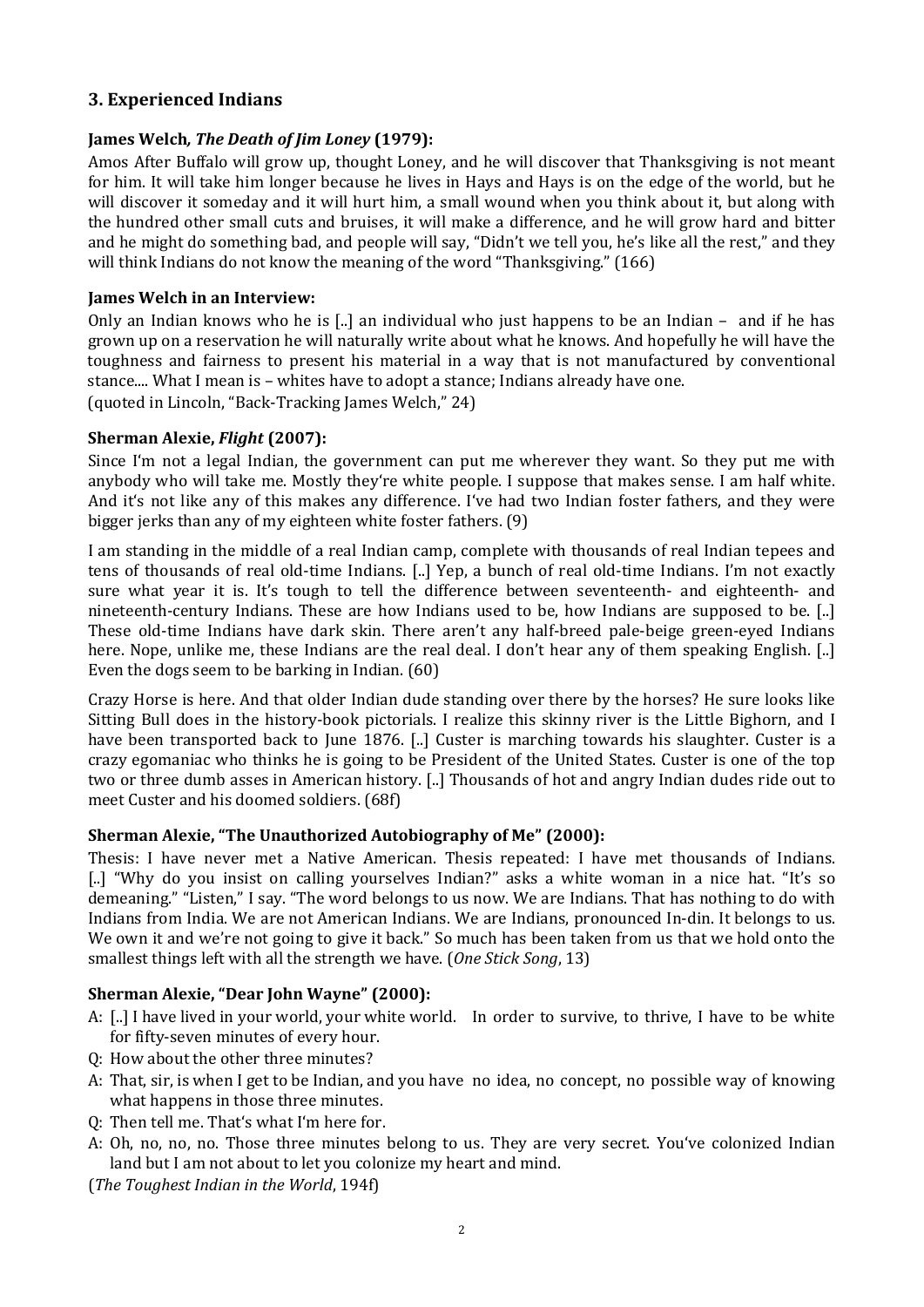[T]he subaltern, however disempowered in the contexts of official institutions, public media, and government, certainly can and does speak, but not necessarily to you. (Turner 93)

### **Conclusions**

[T]ribal literatures are not some branch waiting to be grafted onto the main trunk. Tribal literatures are the tree, the oldest literatures in the Americas, the most American of American literatures. We are the canon. [..] For much of this time period [i.e. American history], we have had literatures. Without Native American literature, there is no American Canon. (Craig Womack, *Red on Red*, 6f)

## **References**

#### *Literature:*

Alexie, Sherman. "The Unauthorized Autobiography of Me". One Stick Song. New York: Hanging Loose Press, 2000. 13-25.

Alexie, Sherman. "Dear John Wayne." The Toughest Indian in the World. New York: Grove Press, 2000. 189-208.

Alexie, Sherman. *Flight*. New York: Black Cat, 2007.

Welch, James. *The Death of Jim Loney.* London, New York: Penguin, 1979.

Welch, James. *The Heartsong of Charging Elk*. New York: Anchor Books, 2000.

#### *Scholarship:*

Barker, Joanne. "IndianTM U.S.A." Minneapolis: *Wicazo Sa Review*. Spring 2003.

Coulombe, Joseph L. "Writing for Connection. Cross-Cultural Understanding in James Welch's Historical Fiction." *SAIL*, Fall 2008, Vol. 20, No. 3. 1-28.

Donahue, James J. "'A World Away From His People.' James Welch's *The Heartsong of Charging Elk* and the Indian Historical Novel. *SAIL*, Summer 2006, Vol. 18, No. 2. 54-82.

Ferguson, Suzanne. "Europe and the Quest for Home in James Welch's The Heartsong of Charging Elk and Leslie Marmon Silko's Gardens in the Dunes."SAIL, Summer 2006, Vol. 18, No. 2. 34-53.

Larson, Sidner. "Colonization as Subtext in James Welch's Winter in the Blood." *American Indian Quarterly*, Winter & Spring 2005, Vol. 29, Nos. 1&2. 274-280.

Lincoln, Kenneth. "Back-Tracking James Welch." *MELUS*, Vol. 6, No. 1, *Oppression and Ethnic Literature*, Spring 1979. 23-40.

Opitz, Andrea. "'The Primitive Has Escaped Control.' Narrating the Nation in *The Heartsong of Charging Elk*." *SAIL*, Fall 2006, Vol. 18, No. 3. 98-106.

Rosenthal, Nicolas G. "Beyond the New Indian History: Recent Trends in the Historiography on the Native Peoples of North America."*History Compass 4/5, 2006. 962-974.* 

Said, Edward W. *Culture and Imperialism.* London: Vintage, 1993/1994.

Turner, Stephen. "Sovereignty, or The Art of Being Native." Minneapolis, St. Paul: *Cultural Critique* 51. Spring 2002.

Velie, Alan R. (Ed.) *Native American Perspectives on Literature and History.* Norman: U of Oklahoma Press, 1994/1995.

Vizenor, Gerald. *Fugitive Poses. Native American Indian Scence of Absence and Presence.* Lincoln: U of Nebraska Press, 1998.

Womack, Craig. *Red on Red. Native American Literary Separatism.* Minneapolis: U of Minnesota Press, 1999.